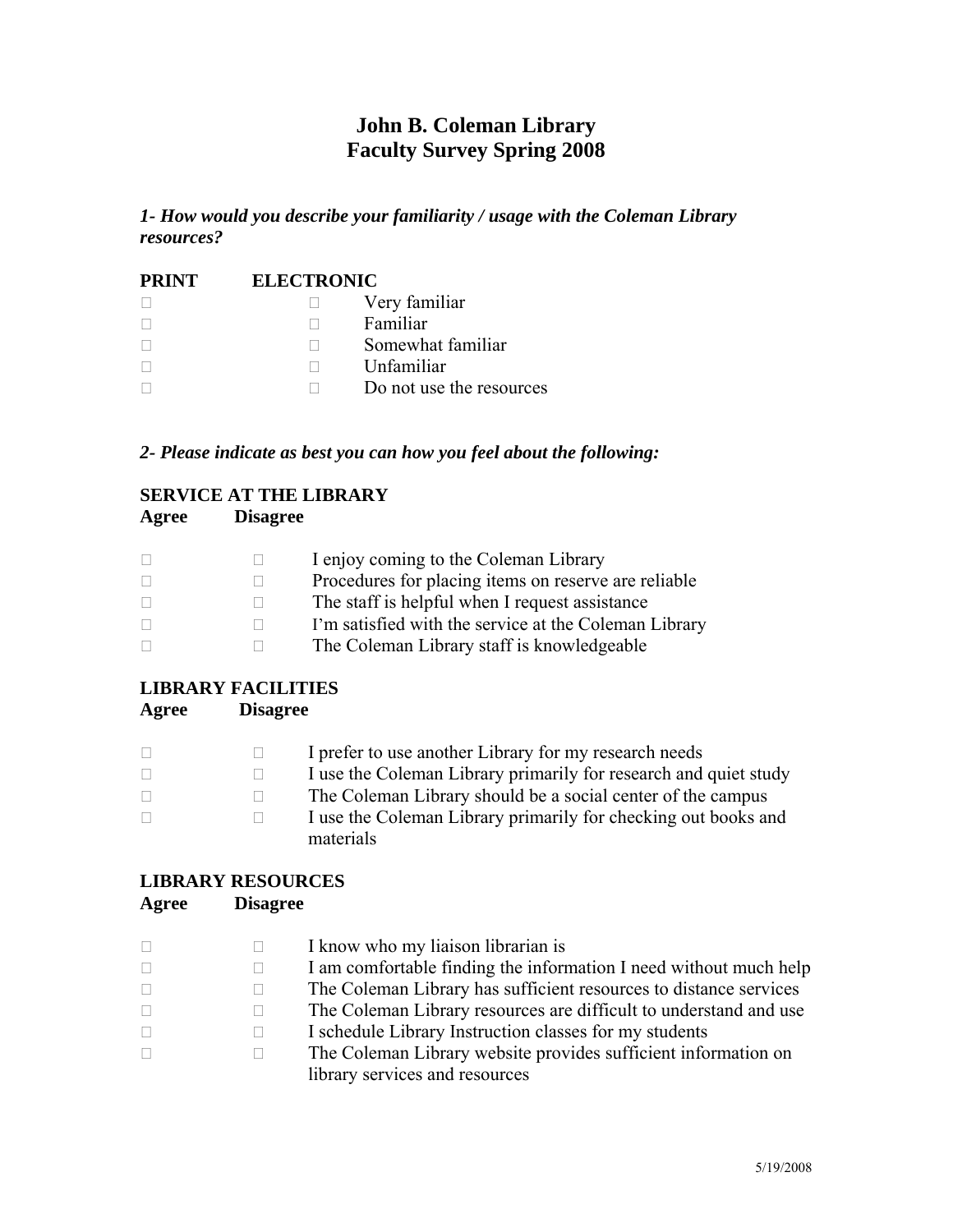|  |  |  |  | 3- Which of these should be Library priorities in the future (select all that apply)? |
|--|--|--|--|---------------------------------------------------------------------------------------|
|  |  |  |  |                                                                                       |

| <b>High</b><br><b>Priority</b> | Low<br><b>Priority</b> |                                                         |
|--------------------------------|------------------------|---------------------------------------------------------|
|                                |                        | More electronic full-text databases                     |
|                                |                        | Electronic reserves                                     |
|                                |                        | More leisure reading material                           |
|                                |                        | In-house Library Instruction classes and workshops      |
|                                |                        | More books in your area of research                     |
|                                |                        | More copiers and printers                               |
|                                |                        | Public fax machine / scanner                            |
|                                |                        | More computer workstations                              |
|                                |                        | Lowering the noise level in the Coleman Library         |
|                                |                        | Increase Coleman Library hours at night                 |
|                                |                        | Increase Coleman Library hours on weekends              |
|                                |                        | Better communication about new purchases relevant to me |
|                                |                        | Making the Coleman Library more aesthetically pleasing  |
|                                |                        | Creating an Information or Learning Commons             |
|                                |                        | Document delivery                                       |
|                                |                        | More space in the Library for group study               |
|                                |                        | Study carrels                                           |

### *4- How often do you give assignments which REQUIRE your students to use the Library resources?*

| $\Box$ Very often | $\Box$ Sometimes | $\Box$ Never |
|-------------------|------------------|--------------|
| $\Box$ Often      | $\Box$ Rarely    |              |

### *5- Which of the following do you think applies to your STUDENTS (select all that apply)?*

### **SKILLS**

- $\Box$  Able to use the online catalog to find a book for their course projects
- Understand the difference between a database and the Internet
- $\Box$  Understand the difference between popular and scholarly material
- Able to evaluate web resources for research purposes
- Able to perform college-level research
- $\Box$  Use the database as their primary research tool
- $\Box$  Use the Internet as their primary research tool

### **LIBRARY FACILITIES**

- $\Box$  Feel comfortable in the Coleman Library
- $\Box$  Use the Coleman Library primarily for research
- $\Box$  Use the Coleman Library primarily for socializing